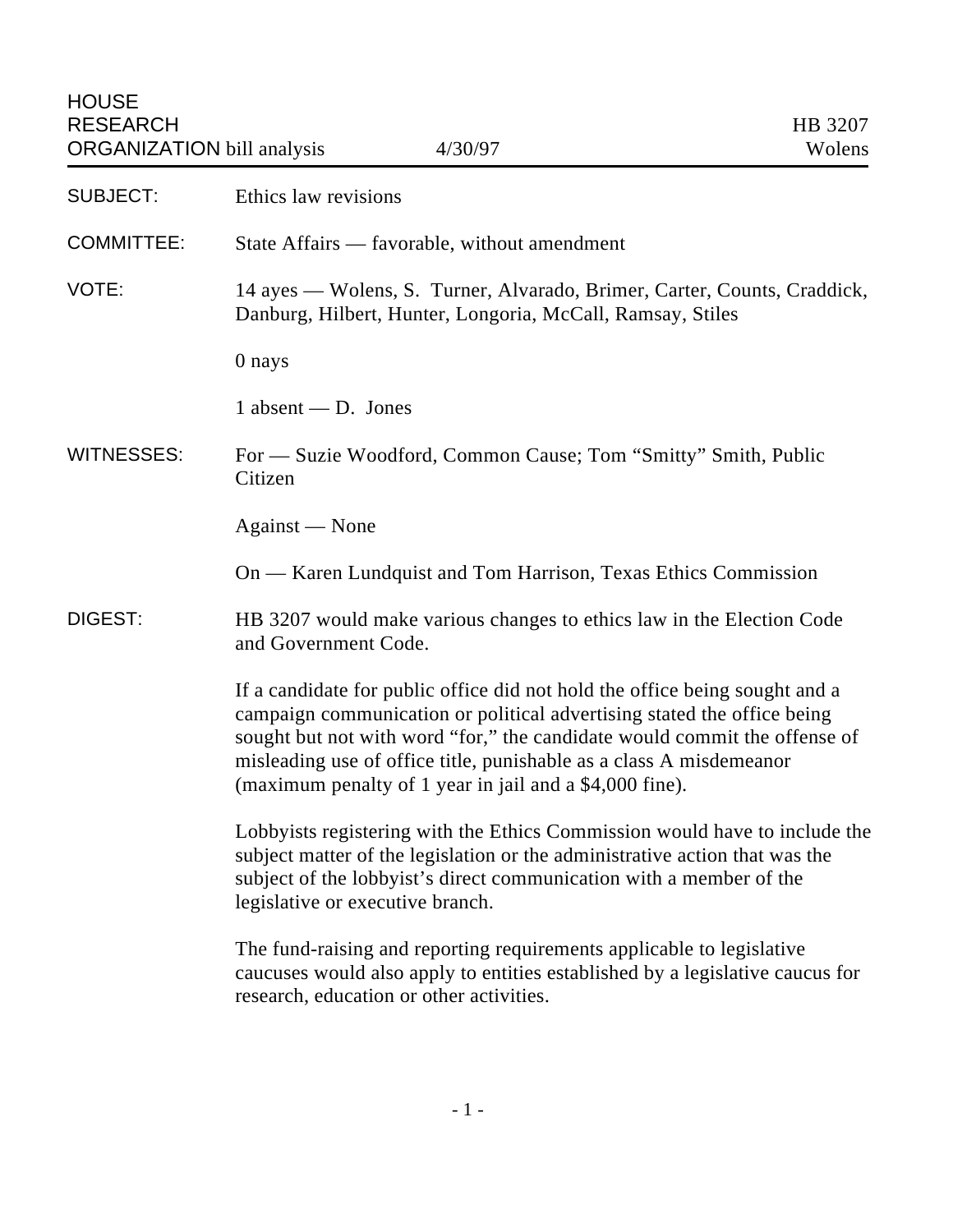## HB 3207 House Research Organization page 2

|                           | Restrictions on accepting contributions during the regular legislative session<br>would not apply to candidates subject to the Judicial Campaign Fairness<br>Act.                                                                                                                                                                |
|---------------------------|----------------------------------------------------------------------------------------------------------------------------------------------------------------------------------------------------------------------------------------------------------------------------------------------------------------------------------|
|                           | The venue for recovery of delinquent civil penalties imposed by the Ethics<br>Commission would be Travis County.                                                                                                                                                                                                                 |
|                           | Candidate information provided when appointing a campaign treasurer<br>would have to include the candidate's telephone number.                                                                                                                                                                                                   |
|                           | The bill would generally remove gender designations, change the<br>designation of the old State Ethics Advisory Commission to the Texas<br>Ethics Commission, and update newly codified civil statutes.                                                                                                                          |
|                           | The changes made by the bill would apply only to offenses committed after<br>its effective date, September 1, 1997.                                                                                                                                                                                                              |
| <b>SUPPORTERS</b><br>SAY: | HB 3207 would make a number of changes to ethics statutes that have been<br>recommended by the Ethics Commission in its biennial report to the<br>Legislature and the governor. Most changes represent a cleanup of existing<br>provisions or a codification of commission advisory opinions that have<br>clarified current law. |
|                           | The proposed change in the requirements for the offense of misleading use<br>of office title has been spurred by numerous citizen complaints alleging that<br>candidates not holding an office make it appear that they do by failing to use<br>the word "for" with the office in campaign literature. An early ethics           |

Requiring that lobbyists register the subject matter of legislation that they discuss with legislators would be clean-up of ethics law revisions enacted last session (SB 452 by Rosson) meant to remove an overly detailed

opinion suggested that in order to minimize the risk of confusion and

prevent deception, non-incumbent candidates should use words like "for" in their literature. HB 3207 would codify that recommendation in an attempt to clarify the law and reduce the number of complaints. Requiring nonincumbent candidates to use the word "for" is a compromise that would not unduly limit candidate speech but still prevent deceptive advertising and other communications that falsely imply that a candidate is an incumbent.